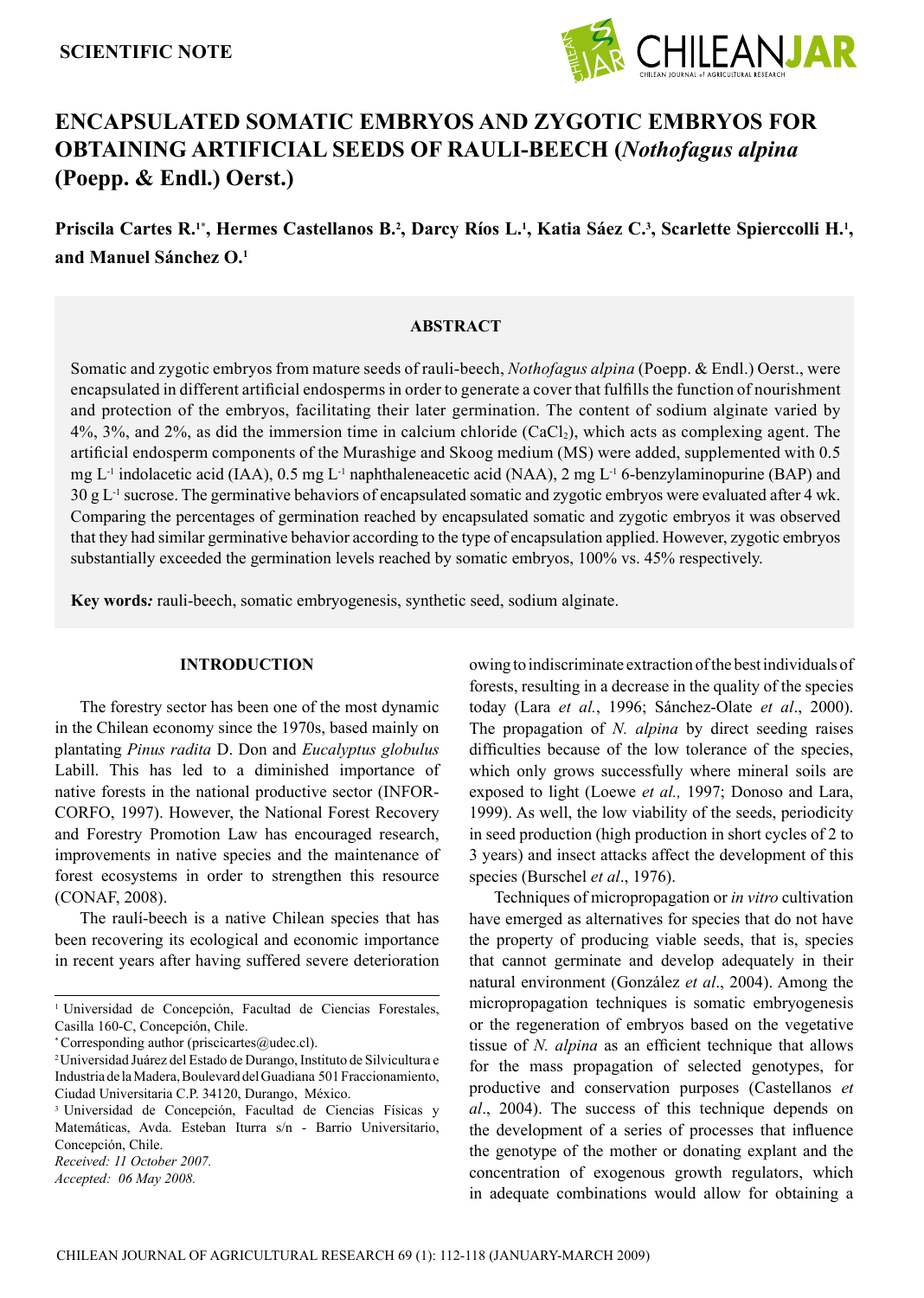determinant embryogenic response for the production of somatic embryos (SE) (Guerra *et al.*, 2001).

The SE can be immersed in a protective matrix constituting an artificial or synthetic seed, providing a convenient method for the propagation by cloning of elite plant varieties or species that are difficult to propagate in their natural environment (Fuji *et al*., 1987). The first indications of artificial seed propagation were reported in annual crops such as alfalfa (*Medicago sativa* L.) and sugar cane (*Saccharum* spp.). Currently, systems of artificial seed production have progressed substantially in this area, the most advanced being in seeding under *ex vitro* or field conditions, obtaining high percentages of conversion to plants (Fuji *et al*., 1987; Nieves *et al*., 2003). However, the germination rates and the subsequent conversion to plants of SE of different woody species are still low, owing mainly to deficient and asynchronic maturation of the embryonic pole, which makes the terminal stages of the process difficult (Tapia *et al*., 1999; Castellanos *et al.,* 2004).

Several researchers suggest that to control growth and facilitate the germination of SE, the synthetic endosperm can simulate an endosperm of sexual origin, containing one or several compounds such as: nutrients, growth regulators, anti-pathogens, herbicides, bio-controllers and bio-fertilizers, among others, with the aim of ensuring the conversion of the plant and its development in the field (Castillo *et al*., 1998; Kumar *et al*., 2004; Malabadi and Van Staden, 2005). The composition of the protective matrix should allow for the growth of the encapsulated embryo, providing mechanical resistance according to the available energy of the embryo, given that an excessively hard endosperm results in energy loss and weak or nil growth of the encapsulated ES (Jiménez and Quiala, 1998; González *et al*., 2004). The literature notes the use of different substances (agar, gelrite) to encapsulate ES, with the manipulation of the concentration of sodium

alginate and the exposure time to the complexing agent calcium chloride reporting the best results of germination and conversion to plants in woody species (Patel *et al*., 2000; Maruyama *et al*., 2003; Utomo *et al*., 2008).

This study seeks to define the composition of synthetic endosperm, varying the sodium alginate content and exposure time to the complexing agent, with the goal of generating a synthetic endosperm that allows for the normal germination of encapsulated embryos. As well, the germinative behavior of somatic embryos and encapsulated zygotic of *N. alpina* are compared to determine the influence of the type of embryo on the germinative response.

# **MATERIALS AND METHODS**

## **Place of study**

The study was carried out in a vegetal tissue cultivation laboratory of the Forestry Sciences Faculty and the Biotechnology Center of the University of Concepción during 2006 and 2007 a period that covers the preparation of the initial material until the encapsulation and germination of the SE**.** 

### **Initial material**

The initial material was SE of *N. alpina* cultivated under axenic conditions obtained from proembriogenic mass (MPE) from the RaC01embryonic line (Raulíbeech, coyledonary explant, Clon 01). In accordance with established protocols for the species, based on embryogenic callus (Figure 1A) the continuous regeneration of MPE was generated MPEs (Figure 1B), from which the somatic embryos are isolated to encapsulate in a torpedocotyledonary state of development, with an approximate length of 3 to 4 mm (Figure 1C) (Castellanos *et al*., 2005).



MPE: proembryogenic mass.

**Figure 1. Somatic embryogenesis in** *Nothofagus alpina***. A) Embryogenic callus after 16 wk; arrows indicate somatic embryo in cotyledonary stage (bar = 5 mm); B) MPE with multiple embryogenic regions; C) MPE with at least 15 somatic embryos in cotyledonary and torpedo stages (bar = 5 mm).**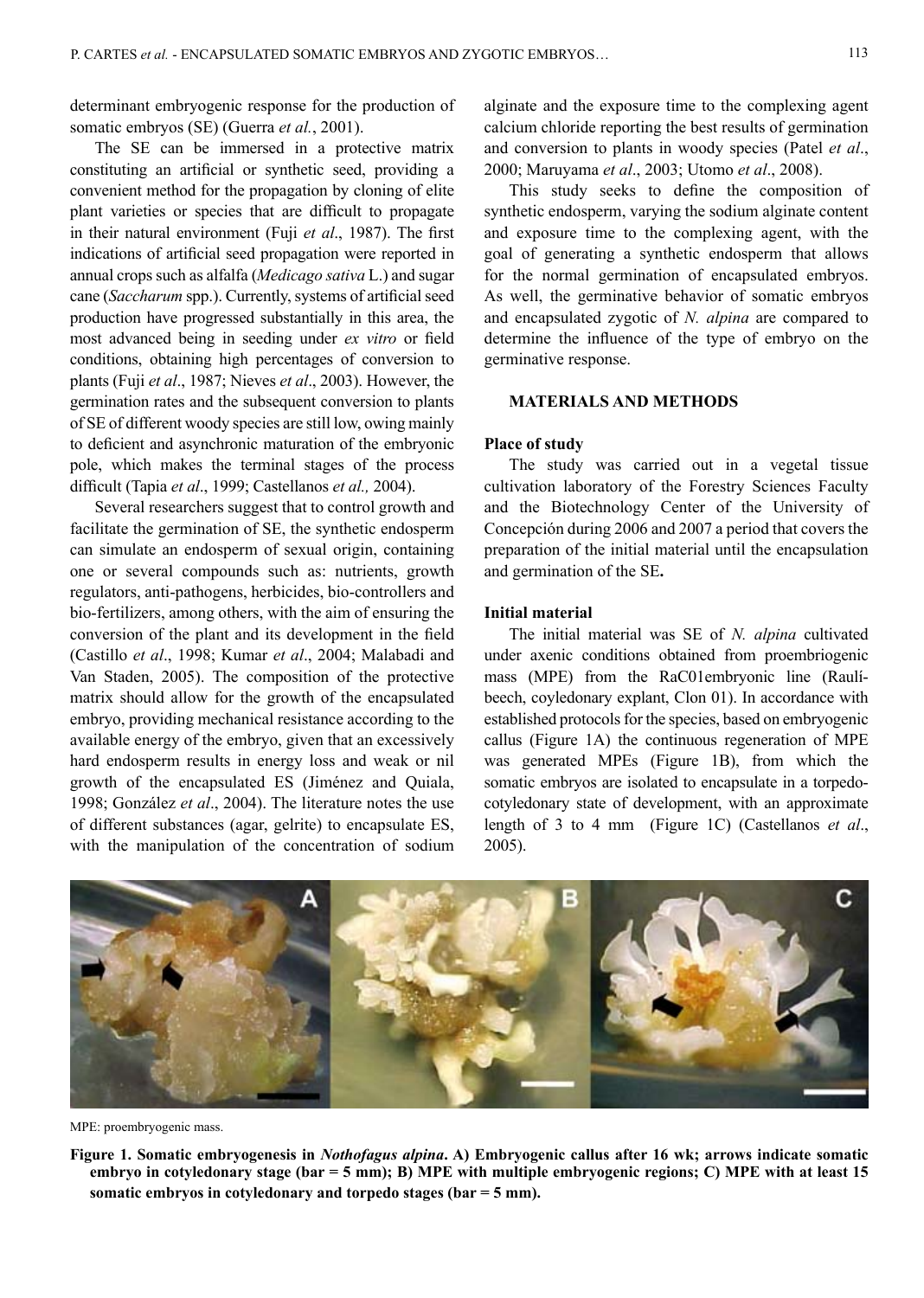## **Components of the artificial matrix**

The synthetic endosperm or artificial matrix was composed of minerals and vitamins from the MS culture medium (Murashige and Skoog, 1962) supplemented by 0.5 mg  $L^{-1}$  of indolacetic acid (IAA), 0.5 mg  $L^{-1}$  of naphthalene acetic acid (NAA),  $2 \text{ mg } L$ <sup>1</sup> of 6-benzyl aminopurine (BAP), 2 mg  $L^{-1}$  of Fe-EDTA and 30 g  $L^{-1}$  of sucrose. Depending on the encapsulation treatment applied, agar is replaced by sodium alginate at  $4\%$  (E1),  $3\%$  (E2) and 2% (E3), according to Prewein and Wilhelm (2002), Ipekei and Gozukirmizi (2003) and Maruyama *et al*. (2003), respectively. The complexing agent of the capsules is applied through immersion in calcium chloride  $(CaCl<sub>2</sub>)$ at different concentrations and determined time intervals (Table 1). Finally, they were washed in sterile water for 40 min.

**Table 1. Components of the artificial endosperm used in the process of encapsulated somatic and zygotic embryos.**

| <b>Treatments</b> | Sodium alginate $CaCl2$ |                                       | Time |
|-------------------|-------------------------|---------------------------------------|------|
|                   | $\frac{0}{0}$           | $\mathbf{g}$ $\mathbf{L}^{\text{-1}}$ | min  |
| E1                |                         | 15.0                                  | 10   |
| E2                |                         | 5.5                                   | 30   |
| E <sub>3</sub>    |                         | 14.0                                  | 30   |

E1: type 1 encapsulated, sodium alginate at 4% and immersion in calcium chloride 15 g  $L<sup>-1</sup>$  for 10 min; E2: type 2 encapsulated, sodium at 3% and immersion in calcium chloride 5.5 g  $L$ <sup>1</sup> for 30 min; E3: type 3 encapsulated, sodium at 2% and immersion in calcium chloride 14 g L-1 for 30 min.

## **Encapsulation of somatic embryos**

The somatic embryos isolated from the mass (Figure 2A) were submerged in a solution of sodium alginate (gel), according to the type of encapsulation applied, and subsequently suctioned through a micropipette (Figure 2C) to provide a protective capsule. In order to seal the capsules, they were then submerged in a complexing solution of de CaCl<sub>2</sub> for a determined period of time (Table 1) followed by washing in sterile water for 40 min (Figure 2D). This process was carried out under aseptic conditions in a laminar flow chamber, laminar with prior sterilization of the material and culture medium (matrix). Finally, the artificial seeds were cultivated in a germination medium in Petri dishes with macro and micronutrient from the MS medium supplemented with 30 g  $L^{-1}$  of sucrose and 7 g  $L^{-1}$ of agar-agar. They were then left in the culture chamber at a temperature of  $25 \pm 1$  °C in complete darkness.

#### **Encapsulation of zygotic embryos**

The seeds of *N. alpina* were soaked for 48 h in running water. The seed surfaces were then disinfected by submerging the seeds in a solution of ethanol at 70% (v/v) for 5 min, followed by washing in sterile water for 3 min. Subsequently the seeds were placed in a commercial solution of sodium hypochlorite diluted to 50% (v/v), following by three washings in sterile water for 3, 4 and 5 min, respectively. This process was carried out under constant agitation in a laminar flow chamber. The protective tissue was then removed from the seeds,



**Figure 2. Encapsulation of somatic and zygotic embryos. A) Proembryogenic mass with somatic embryos in different development stages (bar = 2 mm); B) zygotic embryos of** *Nothofagus alpina***; C) encapsulate of somatic embryo through micropipette with sodium alginate; D) artificial seeds rinsed with sterile water for 40 min; E) survival of somatic embryo encapsulated after 21 d; F) elongation of somatic embryo encapsulated in sodium alginate at 4%; G) germination of zygotic embryo encapsulated in sodium alginate at 4% after 5 d; H) conversion of encapsulated zygotic embryo to plant after 14 d.**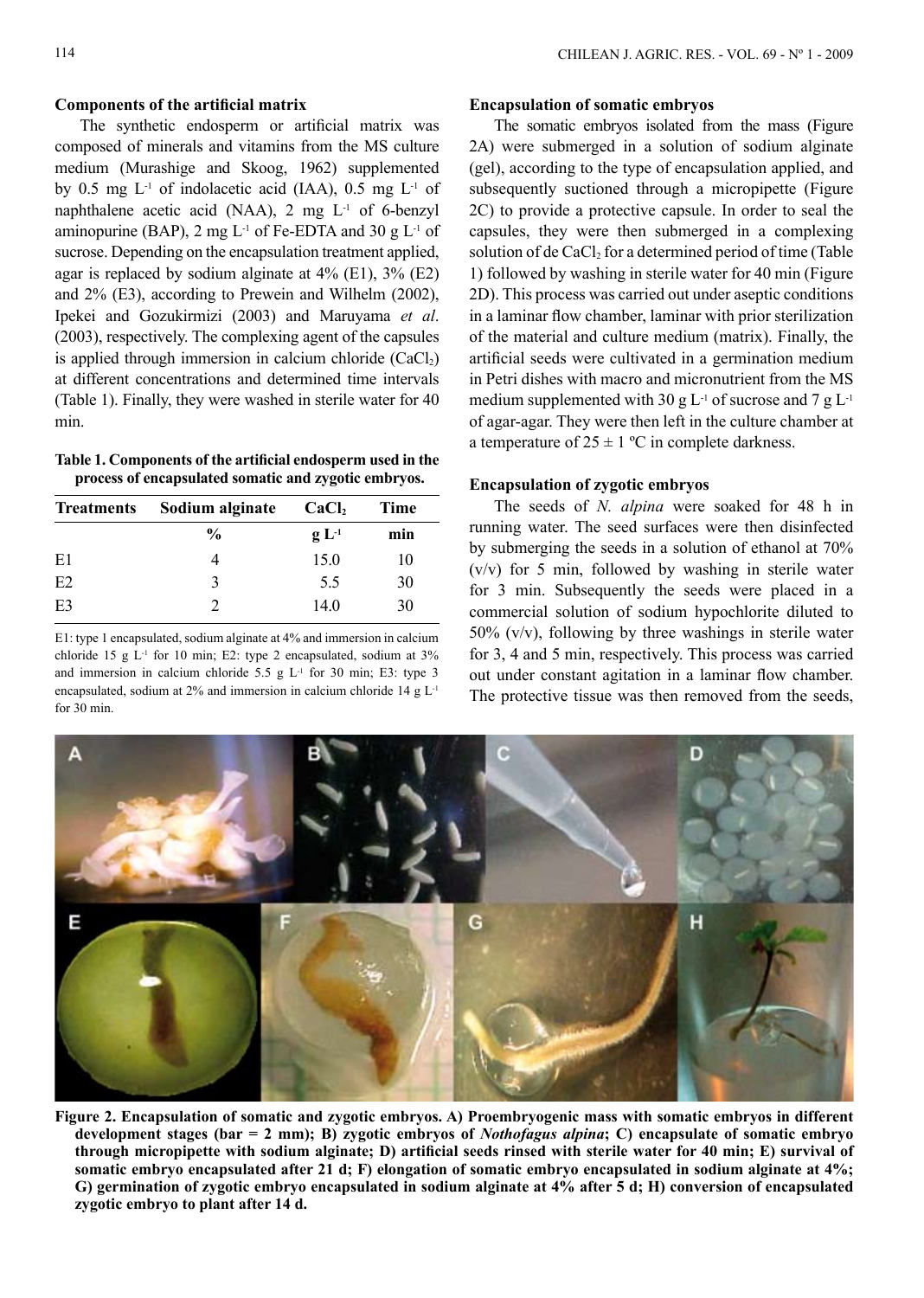under a stereoscopic magnifier and with the aid of pincers and a sterilized scalpel. In this manner bare embryos were obtained ready to proceed to encapsulation (Figure 2B). The encapsulation process was the same as that applied to the somatic embryos (Table 1). Finally, the artificial seeds were cultured in a germination medium in Petri dishes with macro and micronutrients from the MS supplemented with 30 g  $L^{-1}$  of sucrose and 7 g  $L^{-1}$  of agar-agar, which were left in the culture chamber at a temperature of  $25 \pm 1$ ºC in darkness. Once the synthetic seeds germinated, they were transferred to the light, with a photoperiod of 16:8 (light:darkness) in the same growth chamber.

#### **Variables evaluated**

After 3 weeks in darkness, an evaluation was made of the percentage of encapsulated of somatic embryos and that presented elongation of the hypocotyl-root axis and of the survival rate. Subsequently, at 4 weeks the percentage of germination of encapsulated somatic embryos was evaluated. The criterion used to evaluate the germination of the encapsulated embryos was the emergence of the root from the artificial capsule.

The survival percentage of the zygotic embryos was evaluated and every four days the percentage of germination reached was evaluated, taking the emergence of the root from the capsule as a criterion.

#### **Experimental design**

The experimental design was oriented to determine the best germinative behavior of encapsulated somatic embryos in different artificial matrices. To do this three encapsulation procedures were evaluated (E1, E2 and E3), with three repetitions of each. The experimental unit was a Petri dishes with six artificial seeds, generating 18 seeds per encapsulate type.

The data obtained in percentages was submitted to arcsine transformation of the square root prior to the analysis. The effects of the treatments were evaluated using ANDEVA with a level of significance  $(\alpha)$  of 0.05. When there was a significant difference among treatments a minimum significant difference of means test (MSD) was carried out, for which the statistical program SAS (SAS Institute, 2002) was used.

To determine the behavior of the encapsulated zygotic and somatic embryos a completely random experimental design was used, with three treatments and four replications for each treatment. The experimental unit (Petri dish) was composed of six capsules generating a total of 24 artificial seeds per treatment.

## **RESULTS AND DISCUSSION**

The levels of elongation of the hypocotyl-root axis and of survival of encapsulated somatic embryos at 21 days (Figure 2E and 2F) were higher by 70 and 90%, respectively, in all the treatments applied (Table 2). As well, there were no significant differences in the different percentages of sodium alginate used and complexing time in CaCl<sub>2</sub> among the aforementioned variables. However, a response was presented similar to what was obtained by authors such as Castillo *et al.* (1998), who observed a higher percentage of germination of encapsulated somatic embryos with increased sodium alginate content and reduced exposure time to CaCl<sub>2</sub> (Prewein and Wilhelm, 2002; Malabadi and Van Staden, 2005). This is because high concentrations or excessive exposure of the embryos to the complexing agent  $(CaCl<sub>2</sub>)$  results in more absorption and penetration of  $CaCl<sub>2</sub>$  to the embryo, which can generate growth inhibition that is reflected in decrease in the germinative response and subsequent development in the field (Redenbaugh *et al.*, 1986; Malabadi and Van Staden, 2005).

The importance of the high percentage of survival and germination obtained in the encapsulated zygotic embryos should be noted (Table 3). From these results it is clear that if the embryo reaches necessary vigor during the maturation phase, can break the mechanical resistance and lack of oxygen with increased sodium alginate content in the matrix, and thus the germinative response is not affected (Jiménez and Quiala, 1998). This can be extrapolated to somatic embryos, refining the maturation protocols to obtain better percentages of artificial seed germination (Nieves *et al*., 2001).

**Table 2. Effect of different treatments of encapsulating applied to somatic embryos of** *Nothofagus alpina***.**

| <b>Treatments</b> | <b>Survival</b> | Elongation of the<br>hypocotyl-root axis | <b>Germination</b> |
|-------------------|-----------------|------------------------------------------|--------------------|
|                   |                 | $\%$ -                                   |                    |
| E1                | 99a             | 83a                                      | 45a                |
| E2                | 97a             | 79a                                      | 31a                |
| E <sub>3</sub>    | 99a             | 74a                                      | 35a                |

E1: type 1 encapsulated, sodium alginate at 4% and immersion in calcium chloride 15 g L<sup>-1</sup> for 10 min; E2: type 2 encapsulated, sodium at 3% and immersion in calcium chloride 5,5 g L<sup>-1</sup> for 30 min; E3: type 3 encapsulated, sodium at 2% and immersion in calcium chloride 14 g L<sup>-1</sup> for 30 min. Means following by the same letter in the columns do not differ significantly among themselves according to the Minimum Significant Difference test  $(P > 0, 1)$ .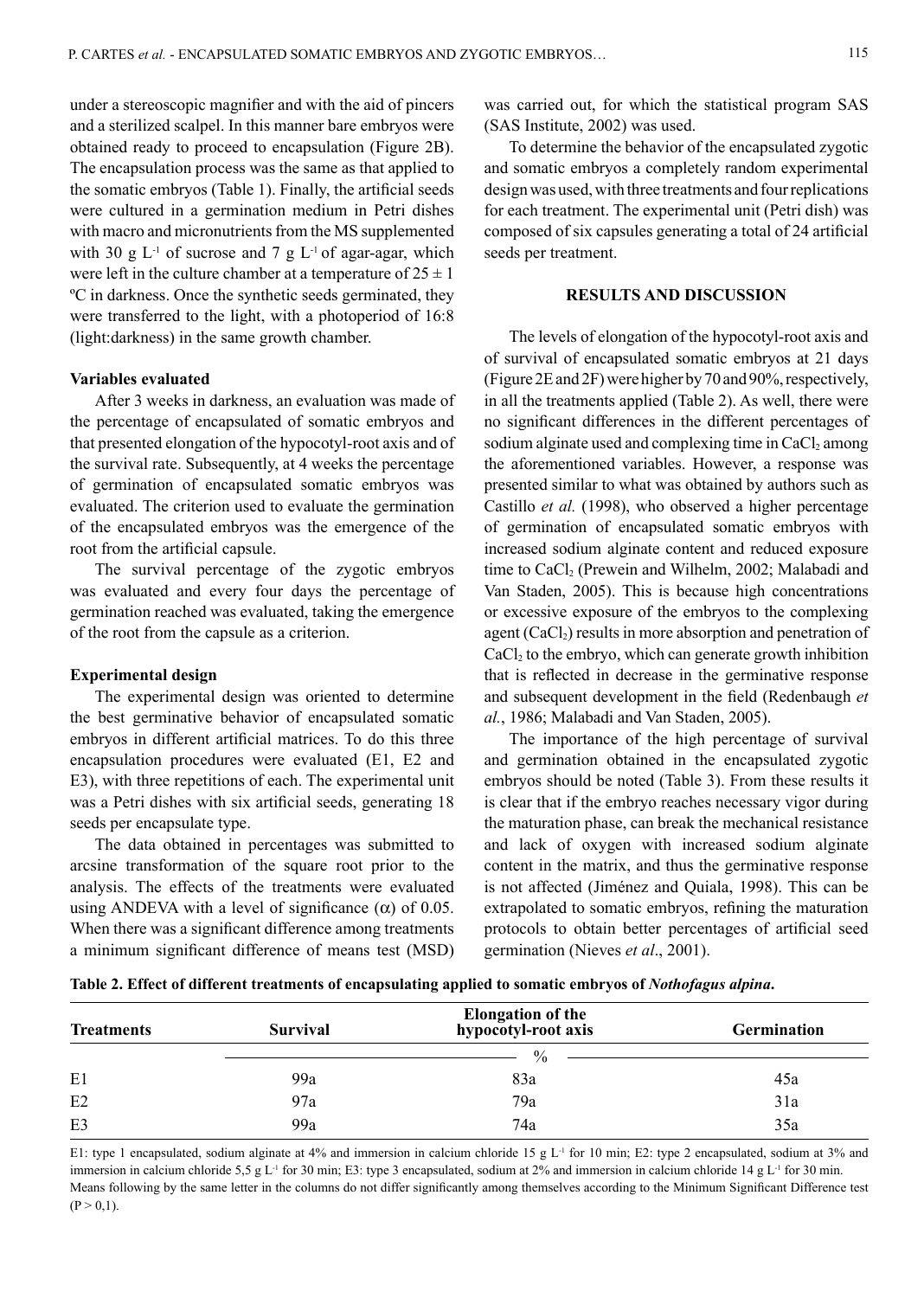**Table 3. Effect of different treatments of encapsulating applied to zygotic embryos of** *Nothofagus alpina***.**

| <b>Treatments</b> | <b>Survival</b> | <b>Germination</b> |
|-------------------|-----------------|--------------------|
|                   |                 |                    |
| E1                | 100a            | 95.8a              |
| E2                | 100a            | 100.0a             |
| E <sub>3</sub>    | 100a            | 95.8a              |

E1: type 1 encapsulated, sodium alginate at 4% and immersion in calcium chloride 15 g  $L<sup>-1</sup>$  for 10 min; E2: type 2 encapsulated, sodium at 3% and immersion in calcium chloride 5.5 g  $L<sup>-1</sup>$  for 30 min; E3: type 3 encapsulated, sodium at 2% and immersion in calcium chloride 14 g L-1 for 30 min.

Means following by the same letter in the columns do not differ significantly among themselves according to the Minimum Significant Difference test  $(P > 0.1)$ .



E1: type 1 encapsulated, sodium alginate at 4% and immersion in calcium chloride 15 g  $L<sup>-1</sup>$  for 10 min; E2: type 2 encapsulated, sodium at 3% and immersion in calcium chloride 5.5 g  $L<sup>-1</sup>$  for 30 min; E3: type 3 encapsulated, sodium at 2% and immersion in calcium chloride  $14 \text{ g L}$ <sup>1</sup> for 30 min.

#### **Figure 3. Comparison of germination percentage of encapsulated zygotic embryos vs. encapsulated somatic embryos.**

Comparing the germinative behavior of encapsulated somatic and zygotic embryos it can be observed that both types of embryos have similar behavior according to the encapsulation treatment applied (E1, E2 and E3). However, the zygotic embryos strongly surpassed the germination levels (100% for E2) reached by the somatic embryos (44% for E1) (Figure 3). Some authors suggest that the germination of ES is affected by the degree of vigor or maturity of the embryos at the moment of being encapsulated (Gómez, 1998; Nieves *et al*., 2001), given that the mechanical resistance that an excessively hard encapsulation can result in a major part of the available energy being utilized in breaking the synthetic endosperm (Jiménez and Quiala, 1998).

It is important to point out that the zygotic embryos germinated at 4 days of cultivation (Figure 2G), achieving the conversion to plants (Figure 2H), while the somatic embryos germinated at approximately 4 weeks and in an irregular manner, manifesting a lack of maturity and asynchrony in the development of these embryos (Castellanos *et al.*, 2004). However, refining the encapsulation process for somatic embryos, with the goal of improving the percentages of germination and subsequent conversion to plants, can mean the generation of a cloning product with the potential to outperform seeds of sexual origin (Tapia *et al*., 1999; Nieves *et al*., 2001).

### **CONCLUSIONS**

The encapsulation procedure can be applied to both types of embryos of *N. alpina*, somatic and zygotic, allowing for the normal germination of embryos.

There were significant differences in the percentage of germination reached for somatic embryos and zygotes according to the percentage of sodium alginate (2%, 3% and 4%) and the exposure time to the calcium chloride agent.

The higher levels of germination were reached by the zygotic embryos in comparison to the somatic embryos, owing mainly to the lack of maturity and asynchrony of the embryoids.

#### **RESUMEN**

**Encapsulado de embriones somáticos y embriones cigóticos para obtención de semillas artificiales de raulí (***Nothofagus alpina* **(Poepp. & Endl.) Oerst.).** Embriones somáticos y cigóticos provenientes de semillas maduras de raulí, *Nothofagus alpina* (Poepp. & Endl.) Oerst., se encapsularon en diferentes endospermas sintéticos con el fin de generar una cubierta que cumpla la función de nutrir y proteger al embrión para facilitar su posterior germinación. Se varió el contenido de alginato de sodio al 4%, 3% y 2% y el tiempo de inmersión en cloruro de calcio (CaCl<sub>2</sub>), el que actúa como agente acomplejante. Además, a la matriz artificial se adicionaron componentes del medio Murashige y Skoog (MS) suplementado con: 0,5 mg L-1 de indolacetic acid (IAA), 0,5 mg L-1 de ácido naftalenacético (NAA), 2 mg L-1 de 6-bencilaminopurina (BAP) y 30 g L-1 de sacarosa. Al cabo de 4 semanas el porcentaje de germinación de los embriones somáticos y cigóticos encapsulados tuvieron similar comportamiento germinativo según el tipo de encapsulado aplicado. Sin embargo, los embriones cigóticos superaron ampliamente los niveles de germinación alcanzados por los embriones somáticos, 100% vs. 45%, respectivamente.

**Palabras clave***:* raulí, embriogénesis somática, semilla sintética, alginato de sodio.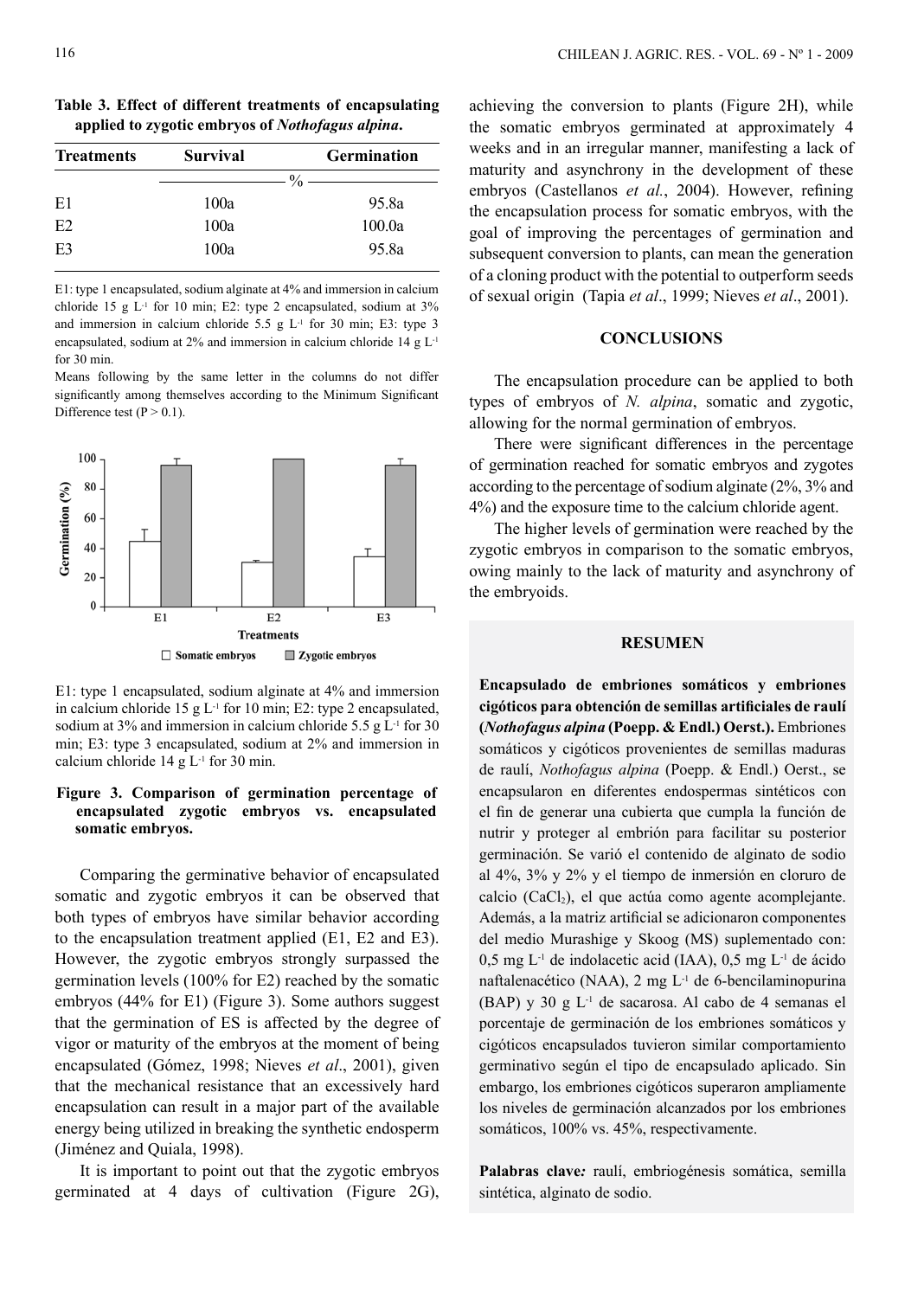# **LITERATURE CITED**

- Burschel, P., C. Gallegos, O. Martínez, y W. Moll. 1976. Composición y dinámica regenerativa de un bosque virgen mixto de raulí y coigüe. Universidad Austral de Chile, Valdivia. Bosques (Chile) 1:55-74.
- Castellanos, H., M. Sánchez-Olate, y D. Ríos. 2004. Embriogénesis somática recurrente en raulí (*Nothofagus alpina* (Poepp. et Endl.) Oerst.). 36 p. *In* Segundo Congreso Chileno de Ciencias Forestales, Valdivia, Chile. 10-12 de noviembre. Universidad Austral de Chile, Valdivia, Chile.
- Castellanos, H., M. Sánchez-Olate, y D. Ríos. 2005. La embriogénesis somática como alternativa para la regeneración *in vitro* de raulí y roble. p. 59-74. *In* B. Gutiérrez *et al.* (eds.) Clonación de raulí: estado actual y perspectivas. Instituto Forestal (INFOR), Centro de Producción y Experimentación Forestal (CEFOR S.A.), Universidad Austral de Chile, Fondo de Desarrollo e Innovación y Corporación de Fomento de la Producción (FDI-CORFO), Concepción, Chile.
- Castillo, B., M.A.L. Smith, and U.L. Yadava. 1998. Plant regeneration from encapsulated somatic embryos of *Carica papaya* L. Plant Cell Rep. 17:172-176.
- CONAF. 2008. Ley de Recuperación del Bosque Nativo y Fomento Forestal. Corporación Nacional Forestal (CONAF), Santiago, Chile. Disponible en http://www. conaf.cl/ (Leído el 10 de julio del 2008).
- Donoso, C., y A. Lara. 1999. Silvicultura de los bosques nativos de Chile. 420 p. Editorial Universitaria, Santiago, Chile.
- Fuji, J.A., D.T. Slade, K. Redenbaugh, and K.A. Walker. 1987. Artificial seeds for plant propagation. Trends Biotechnol. 5:335-339.
- Gómez, R. 1998. Embriogénesis somática. p. 57-79. *In* J.N. Pérez (ed.) Propagación y mejora genética de plantas por biotecnología. Instituto de Biotecnología de las Plantas, Santa Clara, Villa Clara, Cuba.
- González, O., J. Silva, y A. Espinosa. 2004. Semilla artificial: una solución en la biodiversidad mundial. p. 17-22. *In* E. Galante (ed.) Cuadernos de Biodiversidad Nº 15. Centro Iberoamericano de Biodiversidad (CIBIO), Universidad de Alicante, Alicante. España.
- Guerra, M.P., L.L. Dal Vesco, J.P.H. Ducroquet, R.O. Nodari, and M.S. Reis. 2001. Somatic embryogenesis in *Feijoa sellowiana*: genotype response, auxinic shock and synthetic seeds. Rev. Bras. Fisiol. Veg. 13:117-128.
- INFOR-CORFO. 1997. Boletín Estadístico. Estadísticas Forestales. Instituto Forestal (INFOR) y Corporación de Fomento de la Producción (CORFO), Santiago, Chile.
- Ipekei, Z., and N. Gozukirmizi. 2003. Cell biology and morphogenesis. Direct somatic embryogenesis and synthetic seed production from *Paulownia elongata*. Plant Cell Rep. 22:16-24.
- Jiménez, E., y E. Quiala. 1998. Semilla artificial. p. 225- 240. *In* J.N. Pérez (ed.) Propagación y mejora genética de plantas por biotecnología. Instituto de Biotecnología de las Plantas, Santa Clara, Villa Clara, Cuba.
- Kumar, M., V. Vakeswaran, and V. Krishnasamy. 2004. Enhancement of synthetic seed conversion to seedlings in hybrid rice. Plant Cell Tiss. Organ Cult. 81:97-100.
- Lara, A., C. Donoso, y J.C. Aravena. 1996. La conservación del bosque nativo de Chile: Problemas y desafíos. p. 335-361. *In* Armesto, J.J., C. Villagrán, y M.K. Arroyo (eds.) Ecología de los bosques nativos de Chile. Comité de Publicaciones Científicas, Vicerrectoría Académica, Universidad de Chile, Santiago, Chile.
- Loewe, V., M. Toral, G. Freitte, M. Camelio, M. Mery, C. López, y E. Urquieta. 1997. Monografía del raulí. *Nothofagus alpina*. Corporación Nacional Forestal (CONAF), Instituto Forestal (INFOR) y Fondo de Innovación Agraria (FIA), Santiago, Chile.
- Malabadi R., and J. Van Staden. 2005. Storability and germination of sodium alginate encapsulated somatic embryos derived from the vegetative shoot apices of mature *Pinus patula* trees. Plant Cell Tiss. Organ Cult. 82:259-265.
- Maruyama, E., Y. Hosoi, and K. Ishii. 2003. Somatic embryo culture for propagation, artificial seed production, and conservation of sawara cypress (*Chamaecyparis pisifera* Sib. et Zucc.). J. For. Res. 8:1-8.
- Murashige, T., and F. Skoog. 1962. A revised medium for rapid growth and bioassays with tobacco tissue cultures. Physiol. Plant. 15:473-497.
- Nieves, N., J. Lorenzo, M. Blanco, J. González, R. Tapia, y A. González. 2001. Composición de un endospermo artificial para embriones de mandarina "Cleopatra" (*Citrus reshni* Hort es Tan). Rev. Fac. Agron. (Maracay) 27:11-15.
- Nieves, N., Y. Zambrano, R. Tapia, M. Cid, D. Pina, and R. Castillo. 2003. Field performance of artificial seedderived sugarcane plants. Plant Cell Tiss. Organ Cult. 75:279-282.
- Patel, A.V., I. Pusch, G. Mix-Wagner, and K.D. Vorlop. 2000. A novel encapsulation technique for the production of artificial seeds. Plant Cell Rep. 19:868- 874.
- Prewein, C., and E. Wilhelm. 2002. Plant regeneration from encapsulated somatic embryos of pedunculate oak (*Quercus robur* L.). *In Vitro* Cell. Dev.-Pl. 39:613- 617.